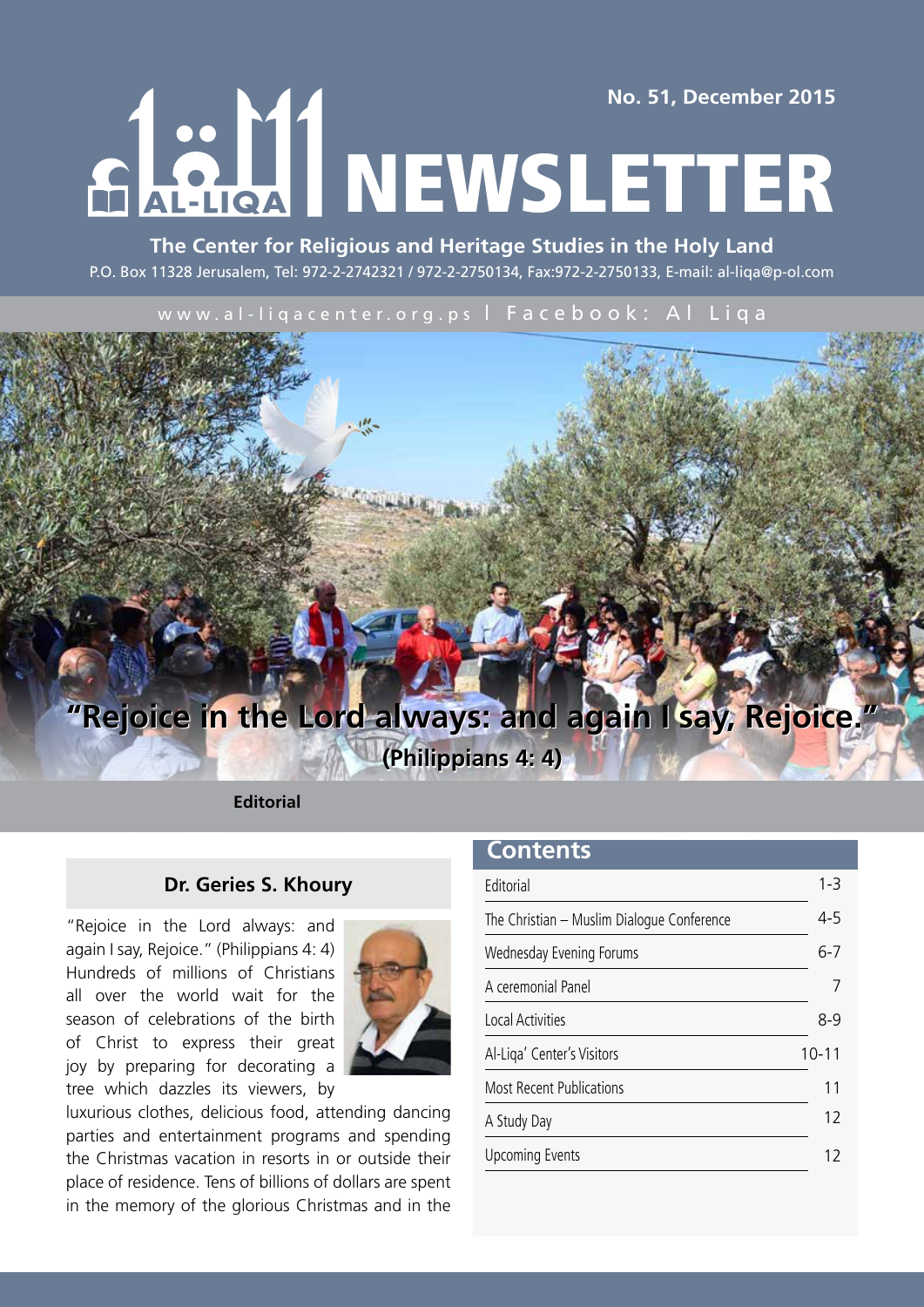celebrations of the new A. D. year. Yes, decoration, celebrating, joy, eating and drinking are natural and self-evident matters. However, what about the spiritual celebrations of the feast? Do we exploit our time to delve deeply in the spiritual meaning of the feast? Why was the Incarnation? What is our message in the Christmas season? Do we celebrate the feast with our folks, friends and neighbors and the one who is commemorated alone is not present?

At Al-Liqa' Center which is some hundred meters away from the grotto of the birth of Christ in Bethlehem, I sat thinking about what I will write in the memory of the birth of our Savior Jesus Christ. Around me the whizzing of the bullets of the guns of the Israeli occupation resounds in the open space of the city of the Christmas, hundreds of poisonous and tear gas bombs target our children whose ages do not exceed fifteen years because they express their anger at the continuation of the hateful occupation by a stone which they throw at a soldier sitting on the tower of the racial Separation Wall which is more than eight meters high near Rachel's Tomb, and it is difficult to scratch any of them. However, the bullets of the occupation and its poisonous gas are inhaled by the residents of the area even if they are some kilometers away from them… Their anger and their rancor remind us of the anger and panic of Herod the occupier and the killer of the children of Bethlehem at the time of the birth of Christ….. And is it reasonable that the City of Christmas and the land of Christmas today live events that were two thousand years ago? And is it reasonable that the leaders of the world are distracted by lighting Christmas trees which carry thousands of lights in their capital cities instead of lighting a candle of justice and peace in the land of the birth of the Prince of peace and in every place which needs justice, peace and freedom? This is hypocrisy in itself, and these are the features of false

religion!!! The humbleness of the Infant Jesus will not be content with all of these embellishments, firecrackers and fireworks which every year light the sky of the capital cities of the world while the hearts of their leaders are harsh, dark and dim and their consciences are dead. These leaders forgot that the true light is the Infant Jesus and the road which He drew for us will not let anyone stumble in it no matter how big the challenges which face him are and no matter how grave the difficulties are.

And is it reasonable that the ones who came from the Orient two thousand years ago as Magi loaded with gifts to the Infant Jesus and to return to their countries carrying the good news of the birth of the Savior, while today there are neither Magi and nor gifts to be presented to the Infant of the grotto because those who came at that time are being slaughtered today by barbaric groups, their dignities are being violated, their holy places are being desecrated and they are forced to emigrate and become scattered in all parts of the world, while the leaders of the West are distracted by lighting Christmas trees and the most of the Arab leaders meet to conspire against their peoples. However, this violence and this terrorism do not recognize geographical borders for it. Rather it believes that the area of the globe is legitimate for it to kill those who are different from it or even those who criticize and blame it for its savage and unethical deeds. All resented and felt pain at the terrorist actions which recently occurred in Beirut and Paris and which killed hundreds of innocent persons.

The joy of the shepherds was great when the angels brought them the glad tidings of the birth of the Savior. They ran in a hurry to see the born Infant. Then they told what the angels said to them: "Today in the city of David was born to you a Savior who is Christ the Lord." This was more than two thousand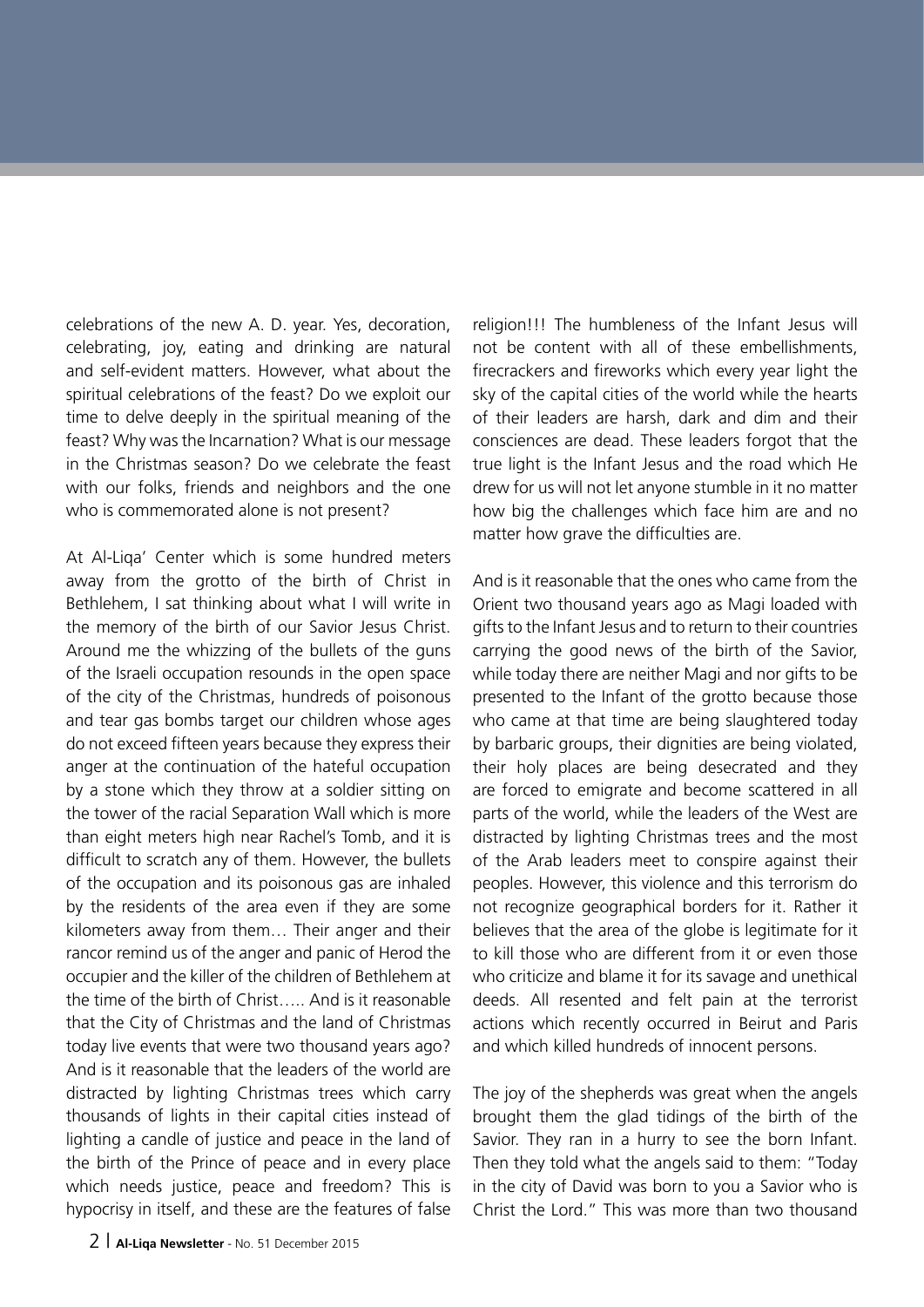years ago, whereby the shepherds in the Bethlehem area were guarding the flocks of their cattle at night without fear or apprehension, while today and in the sight of the leaderships of the world the flocks of the Israeli settlers forbid the Palestinian shepherds from letting their cattle graze and from guarding them, rather and more than this, they steal these cattle or kill them and they commit aggression against the shepherds without being held accountable by anyone and without a monitor. They implement all of this under the protection of the Israeli occupation army.

Therefore, even if we celebrate the memory of the birth of the Savior, our wondering and amazement remain big vis-à-vis the apathy of the international leadership concerning the injustice done to us as Palestinians and the terror, killing, destruction and forced emigration done to the countries of the Arab Orient.

Accordingly, and from Bethlehem the city of the Infant of the Grotto, we emphasize that the leaders and the presidents are actually from this world, and they do not belong to the world of the followers of Jesus because their world is different and their actions and their feasts are different.

For the message of Christmas is firstly a message of reconciliation with the self and an invitation to bring us back to our humanity which we lost due to our whims, our selfishness, and our grudges against the other and our hatred of him. The one who gets reconciled with himself and let peace dwell in his heart, can get reconciled with the others, can destroy the barriers that separate him from them, and can become ready for cooperation and partnership for the sake of the interest and the good of all. By this man becomes a new man, and the joy of the feast becomes a Christian joy, a joy of genuine faith, true love and a fixed and firmly established hope in the Infant Jesus Christ.

The greatest joy of the feast is our knowledge of the free love of God and His unlimited giving to us. Thus the real joy of Christmas lies in the birth of the Infant Jesus in our hearts and not in the grotto. If our hearts are not transformed into grottos in which Jesus is born in them and we receive Him with the joy of the angels, shepherds and Magis, there will be no feast and no true joy, but rather eating, drinking wine and radiance in sumptuous clothes, and these are the customs and traditions of pagans in their feasts.

From our Orient which we love and in which the voice of the angels was heard chanting "Glory to God in the highest, peace on earth and pleasure among people," we pray and we fervently ask the Infant Jesus and His mother the Virgin Mary to intercede for us and for the peoples of the entire world before the Sublime Omnipotent God so that he lights the roads of all the believers and inspires the leaders of the world to work together for the sake of love of the marginalized, feeding the hungry, healing the sick, leaving their blind selfishness, reconciling with each other, remedying the wounds of the persecuted and the wronged, and firmly establishing the bases of justice and peace in the hope that all restore their humanity and dignity which God wanted for us so that we live in freedom, comfort and peace.

Realizing social justice, empowering man culturally and raising his awareness and making each of us hold himself accountable in an objective way will contribute much in reverting many who are intellectually extremists and being exploited by the others, to the road of God, that is, the road which if all of us take, then the God of peace will be with us and we will deserve His love and His satisfaction in our life and in our other world.

#### **Merry Christmas and Happy New Year 2016**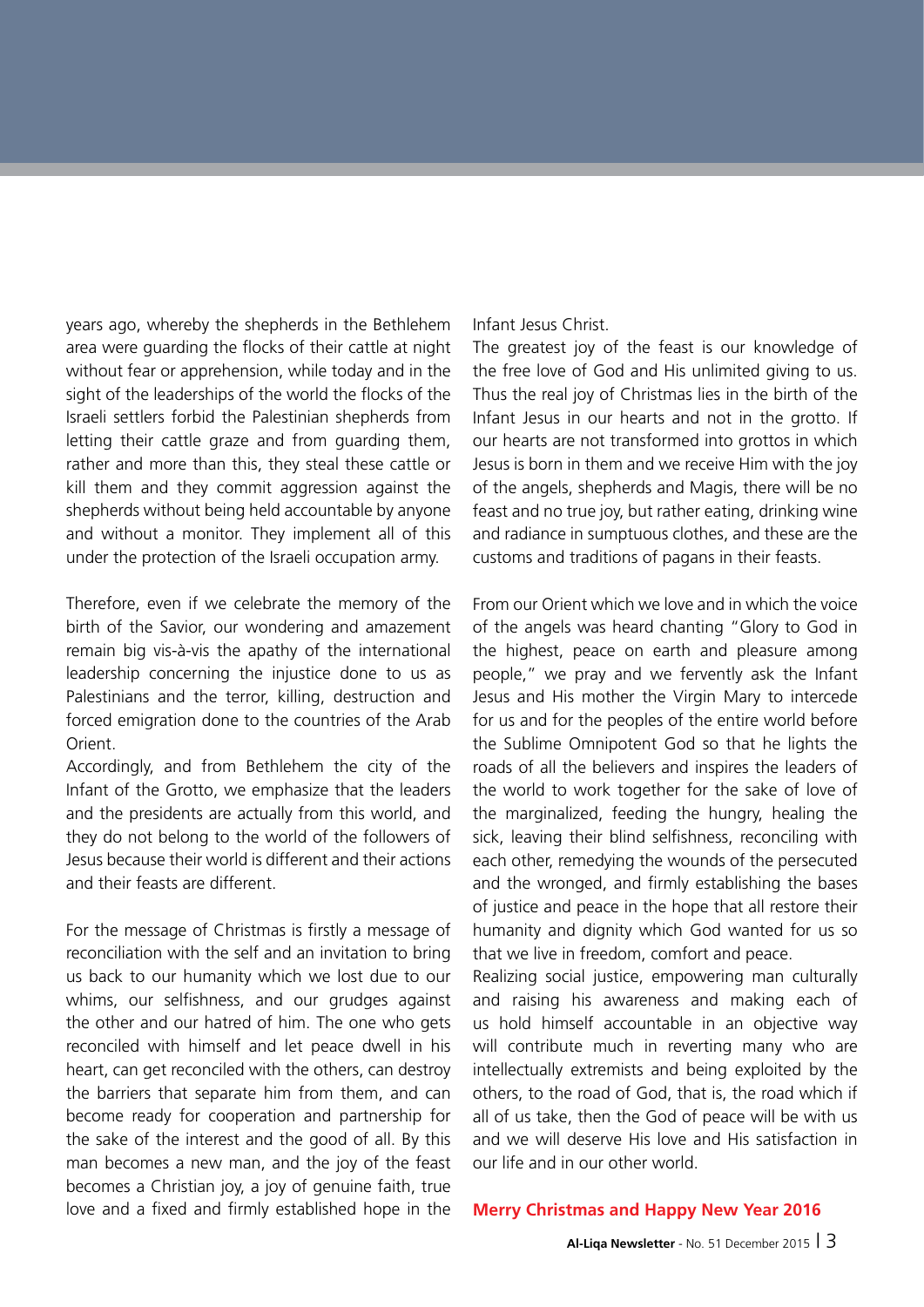

### **The Arab Christian and Muslim Heritage Conference in the Holy Land Christian – Muslim Dialogue Conference 27th Session**

**on**

## "Challenges facing Muslims and Christians in Light of Present Developments"

#### **17-19 September 2015 Bethlehem Hotel - Bethlehem**

First day of the conference, Thursday 17 September 2015, began with welcoming remarks and speeches by H. E. Bishop William Shomali, the honorable Mufti of Bethlehem Governorate, Sheikh 'Abd Al-Majeed 'Ata, and the Director of Al-Liqa' Dr. Geries S. Khoury. The opening session was moderated by Mr. Mousa Darwish of Al-Liqa'.

This year's conference was attended by more than 250 Palestinian Arabs, Christians and Muslims, clerics and secular, academicians, community leaders and many others from throughout Palestine and the Holy Land.

The first lecture was moderated by Dr. Lina Khamis, a lecturer at Bethlehem University, titled: "The Arab Regimes and their Role in What is Happening

Today," by Dr. Muhammad Farhat of Jerusalem Open University. The second lecture was moderated by Mr. Elias Makhoul of Galilee, titled: "The Present Situation and its impact on pluralism and shared living in the Nation," by Dr. Ra'ed Nu'yrat of An-Najah University of Nablus.

The two lectures were followed by a Literary Evening: Absent Present… the late Prof. 'Abd Al-Rahman 'Abbad, member of Al-Liqa' Board of Trustees. The evening was moderated by the teacher and friend of Prof 'Abbad Mr. Mousa Darwish, deputy director of Al-Liqa and Attorney 'Ali Rafi' and Dr. Geries S. Khoury. The eldest son of Prof. 'Abbad spoke and thanked Al-Liqa' for the event. Al-Liqa's Board members presented the family with a shield to commemorate



4 | **Al-Liqa Newsletter** - No. 51 December 2015

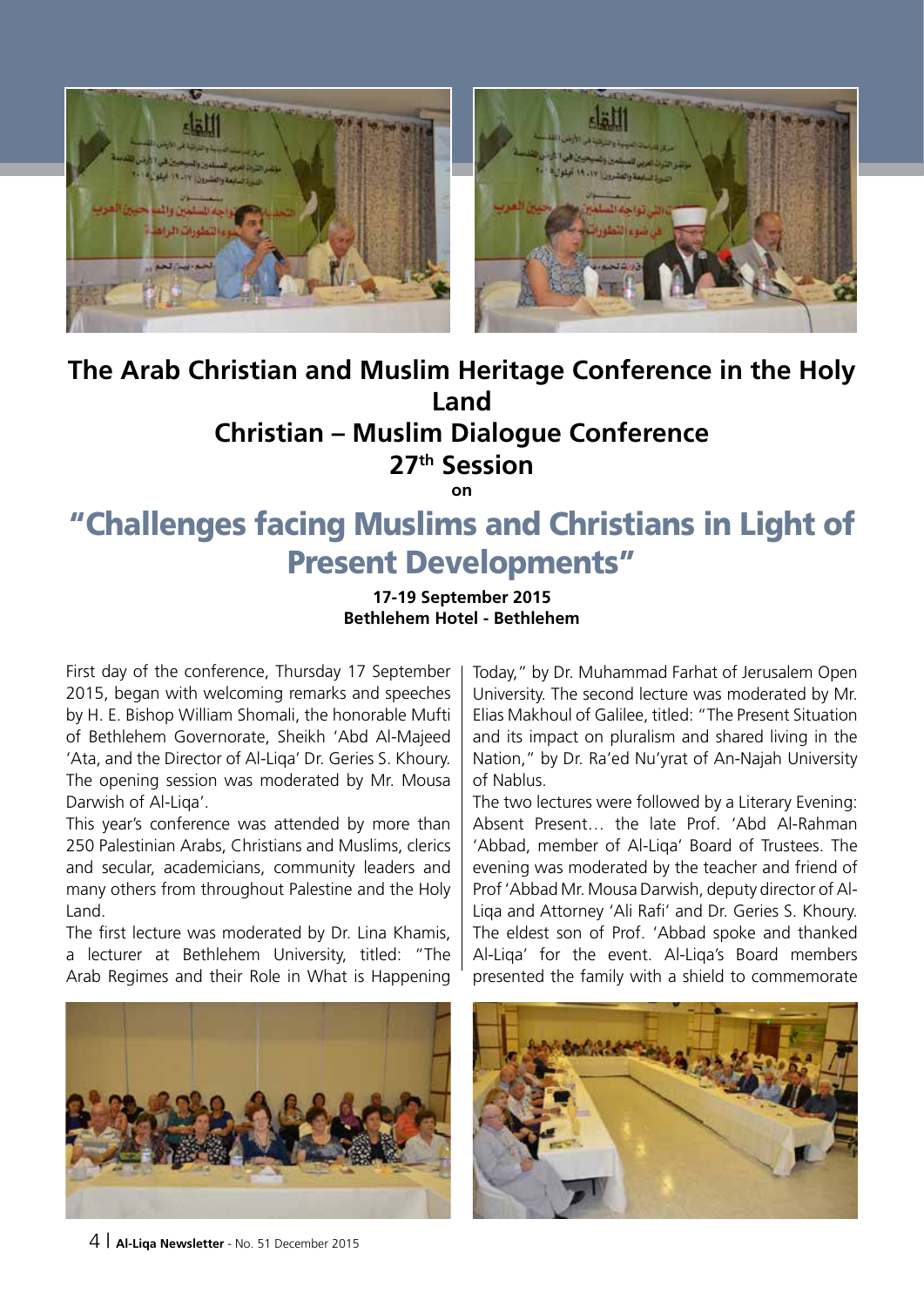

#### Prof. 'Abbad.

The second day, Friday 18 September 2015, began with prayer and meditation by H. E. Bishop Butros Mu'allem who is from Galilee. He was followed by a lecture which was moderated by Dr. Adnan Musallam of Bethlehem University titled "World Policies and their Role in the Worsening Explosive Situations," by Mr. Hani Al-Masri of Masarat Center, Ramallah.



Following a lunch and a short break, the second session of the day started with a lecture by Prof. Thiab 'Ayyoush titled, "The Impact of World Policies on the Palestinian Problem", which was introduced and moderated by Doctor Peter Qumri of Al-Liqa's Board of Trustees.

The last lecture of the second day was presented by Dr. Hanna 'Issa of Jerusalem University titled "The Phenomenon of Extremism and its Reflection on the Arab Nation," which was moderated by Attorney Victor Matar from Haifa.

The Third day of the conference, Saturday 19 September 2015, began with an invocation and meditation by Sheikh Zuheir al- Dib'i of Nablus. This was followed by a panel titled, "The Impact of Extremism on Heavenly Religion and Human Civilization," by panelists Honorable Sheikh Dr.



Muhammad Al-Haj Muhammad, Mufti of Nablus and Prof. Marwan Abu Khalaf of Birzeit University. An extensive question and answer session as well as commentaries by invitees followed.

The last session of the conference was concluded with a panel titled, "Toward a Strategy in Comprehensive Treating the Worries of Muslims and Christians in the Arab Nation." The panelists were Dr. As'ad 'Abd Al-Rahman, Executive Chairman of the "Palestinian International Institute"; Dr. Iyad Al-Barghouthi, Director of Ramallah's Center for the Study of Human Rights and editor of Al-Tasamuh Review and Mr. Ziad Shleweit, a retired teacher and a journalist. The panel was moderated by lecturer at Bethlehem University, Dr. 'Omar 'Abed Rabbo.



After the last panel, Dr. Khoury summarized briefly the three days conference and thanked all participants and lecturers for their important research work and active participation in the three days conference. He thanked also the secretaries of al-Liqa and assistants for their work and help.

The conference was concluded with a final communiqué which was discussed and approved by attendees.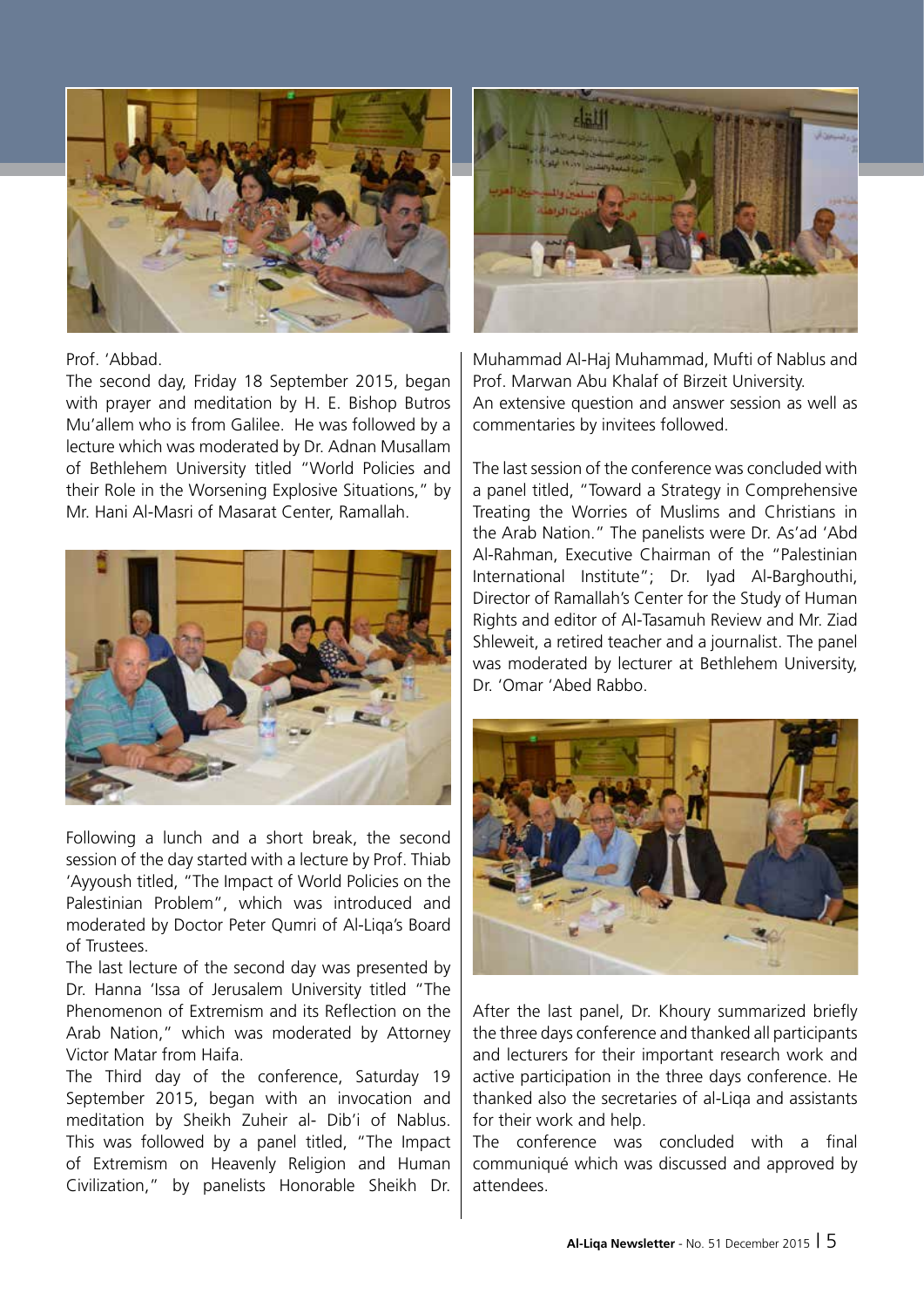# Wednesday Evening Forums

#### **Tuesday 28 July 2015**



Dr. 'Omar 'Abed Rabbo, Lecturer in Islamic and Ottoman histories at Bethlehem University, presented his power point lecture to several friends of Al-Liqa', academicians and community leaders on a new reading of two Fatimid inscriptions found at Al-Aqsa Mosque. The first inscription revolved around the era of Fatimid Caliph Imam and ruler Al-Zaher (1021-1036 A. D.). The second inscription revolved around the era of Caliph Imam Al-Mustansir (1036-1094 A. D.).



#### **Thursday 13 August 2015**

Tens of Christians and Muslims from Bethlehem Governorate attended a panel on "Jewish terrorism and Jewish continuous assault on al-Aqsa Mosque" which was organized by Al-Liqa Center in which Dr. Najeh Bkirat and Dr. Nasser Lahham took part. The panel was moderated by Dr. Geries S. Khoury.

Dr. Najeh Bkirat who was the Director of Al-Aqsa Mosque and now the Director of Al-Aqsa educational



institutions spoke on the daily challenges in Al-Aqsa and the continuous Israeli attempts to enter the mosque area determined to pray there and to desecrate the Islamic holy sites with their intention to divide it the same as what happened at the Hebron Abrahamic Mosque.



Dr. Nasser Lahham, Director of Ma'an TV and of Maiadin TV office in Bethlehem, spoke about the significance of Jewish terror in Judaism and in Zionism and about the Israeli daily repressive practices against the Palestinian population such as their intimidation with the hope they will become despaired so as to leave their homes and properties.

At the end there was a session of questions, comments and observations by attendees.

#### **Wednesday 14 October 2015**

Community leaders, academicians and other personalities from the Bethlehem Governorate attended this lecture by Mr. Qais 'Abd Al-Karim, Executive Committee member of the PLO, who focused on the present political situation in Palestine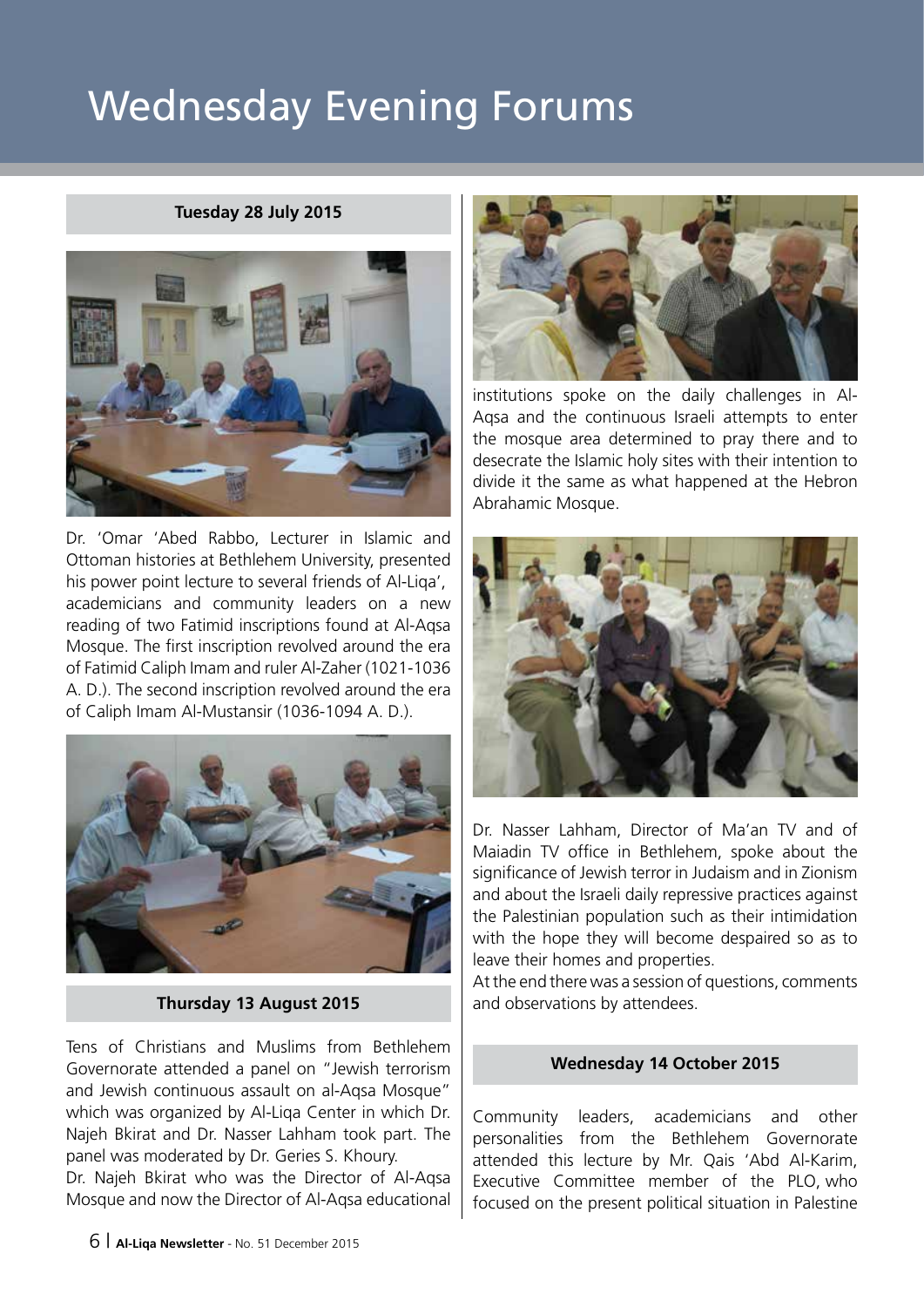and the uprising of the young in Arab Jerusalem and the occupied territories and in the 1948 areas. Mr. 'Abd Al-Karim reiterated the dire need for national unity in order for the popular uprising to continue. He added that Palestinians must avoid the pitfalls of the second Al-Aqsa intifada (uprising) and the militarization of the present uprising including the often repeated general strikes which damage the national interest. Following the lecture, attendees made comments and asked questions in a very democratic way.



## **A ceremonial panel focusing on Fifty Years on Vatican II** "Nostra Aetate" Declaration on Relation Between the Catholic Church with non-Christians

**Friday 30 October 2015 | Bethlehem Hotel - Bethlehem**

Al-Liqa' Center held a ceremonial panel focusing on 50 years of "Nostra Aetate", 1965-2015. Tens of Palestinians, clergy, academicians and community leaders, males and females, attended this gathering.

Dr. Geries S. Khoury welcomed attendees followed by a minute of silence for the souls of martyrs. H. B. Patriarch Fu'ad Twal, the Latin Patriarch in Jerusalem, focused on "Nostra Aetate" stressing the importance of prayer in the area of dialogue; for it facilitates shared living. H. E. Giuseppe Lazzarotto, the Apostolic Delegate in Jerusalem and Palestine, spoke of his experience as faithful and bishop adding that the Church contributed significantly in the area of dialogue. H. E. Sheikh 'Abd Al-Majeed 'Ata, Mufti of the Bethlehem Governorate, focused on Palestinian struggle and national unity between Muslims and Christians. He added that extremists will not thwart our march toward peace and reconciliation.



Following a short coffee break a panel was held on "The Relations of the Catholic Church with Muslims".

Fr. Rif'at Bader, Director of the Catholic Center for Studies and Media in Jordan, stressed

that the end of the apostolic mission of Pope John Paul II formed the culture of Dialogue in the Church; during Pope Benedict and Pope Francis' periods further gains were made in the area of dialogue despite



the present danger in the world and the Middle East. Sheikh Maher 'Assaf, Religious Guide in the Political and Nationalist Guidance in Bethlehem, added many Qur'anic verses calling for the respect and cooperation with the "other", while Dr. Mustafa Abu Sway of Jerusalem University, focused on the need to negate violence and extremism in all religion as well as cooperation between followers of all religions.

Dr. Geries S. Khoury, the last panelist, clarified the content of "Nostra Aetate" and stressed the need to forget negatives of the past and to work for positive aspects and mutual respect for our present and future.

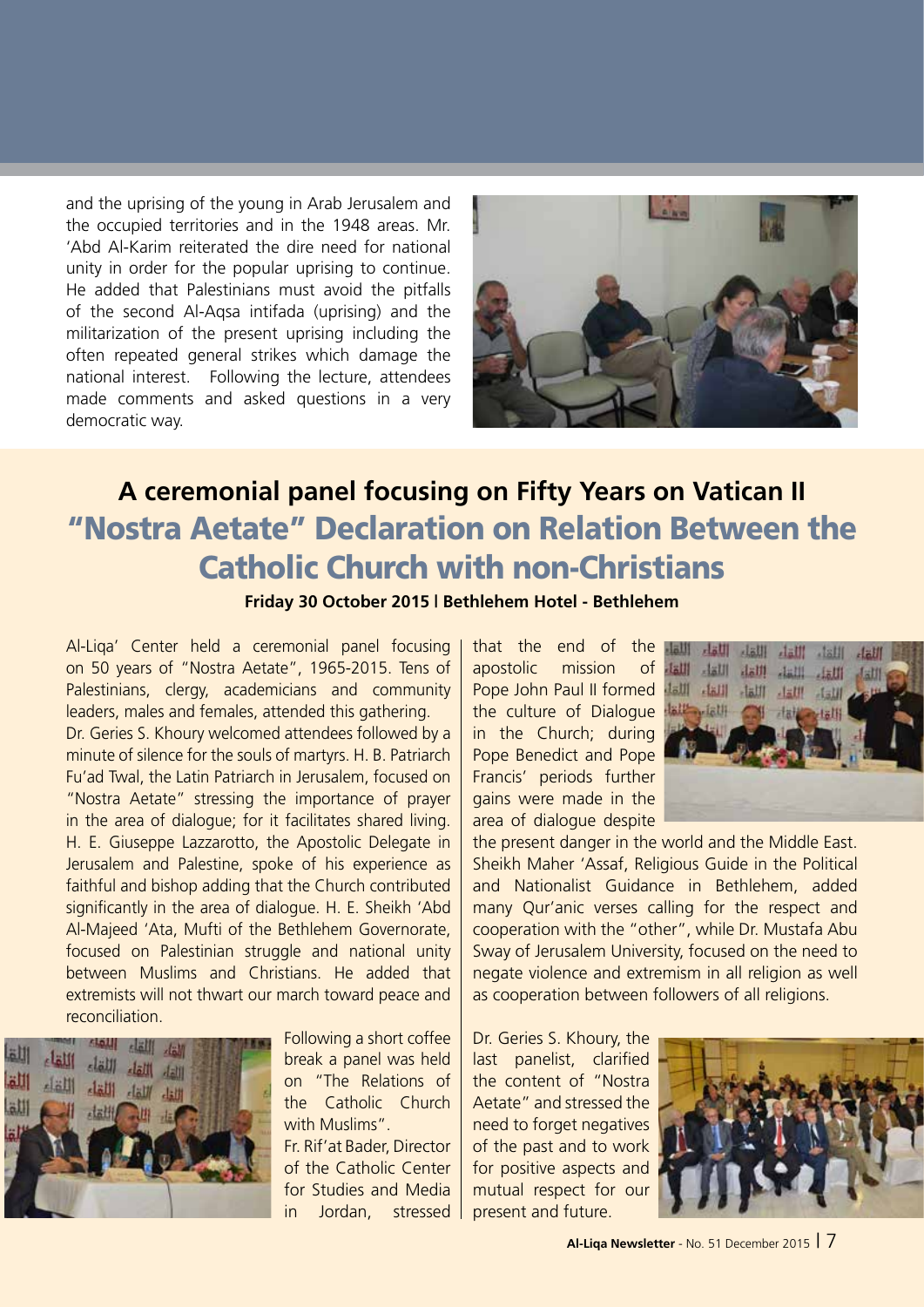# Local Activities

**European Cardinals and Bishops in Galilee A lecture on "Christian Arabs in Israel: Worries and Challenges" 13 September 2015, Mi'ilya**



On the occasion of the march of the Feast of the Cross in the village of Mi'ilya in which Dr. Geries S. Khoury participated with thousands of Christians from throughout the Holy Land .

This year's event was distinguished with the presence of more than forty European Cardinals and Bishops from 29 countries who were accompanied by the Apostolic Delegate and the heads of the



Catholic Church in the Holy Land.

In this occasion and before the annual march, Dr. Geries S. Khoury presented a lecture to the Cardinals and European Bishops on Christian Arabs in galilee and on their worries and challenges.

This lecture was at the invitation of Parish Priest Nadeem Shaccour and the Parish Council of Mi'ilya.





**"Extremism's Impact on Shared Living in Galilee" 5 November 2015 Melkite Catholic School, Shafa 'Amr city**

The lecture by Dr. Khoury was presented to senior high school students (12<sup>th</sup> Grade) at the Melkite Catholic School in Shafa 'Amr. Dr. Geries was welcomed at the school by its Principal, Mr. Farouq Farhood, who pointed out the many activities of Al-Liqa'. For its main target and activities revolve around "shared living".

He focused on "religious fanaticism" and its negative results. He presented a sample of this phenomenon which is impacting Arab Countries and the uprooting of its native peoples: Christians, Muslims and others. Dr. Khoury said: I am surprised that this is not being done in Christian school at the 11<sup>th</sup> and 12<sup>th</sup> grades level. It should be taught at all school levels. Otherwise, these Christian schools will lose their mission and vocation.

 **"Palestinian Christian Arab Identity and Christian Arab Heritage" Tuesday, 10 November 2015 Terra Sancta School, Bethlehem**



At the invitation of Sister Vicky Jacaman, teacher of Christian Education, Dr. Khoury addressed the students of the 11th grade at the school and focused on the following: 1. Who is the Christian? 2. The components of the Arab Christian identity 3. Christian Arab presence before and after Islam. 4. The absence of Christian Arab history in school curricula and its impact on Christian Arab identity and shared living.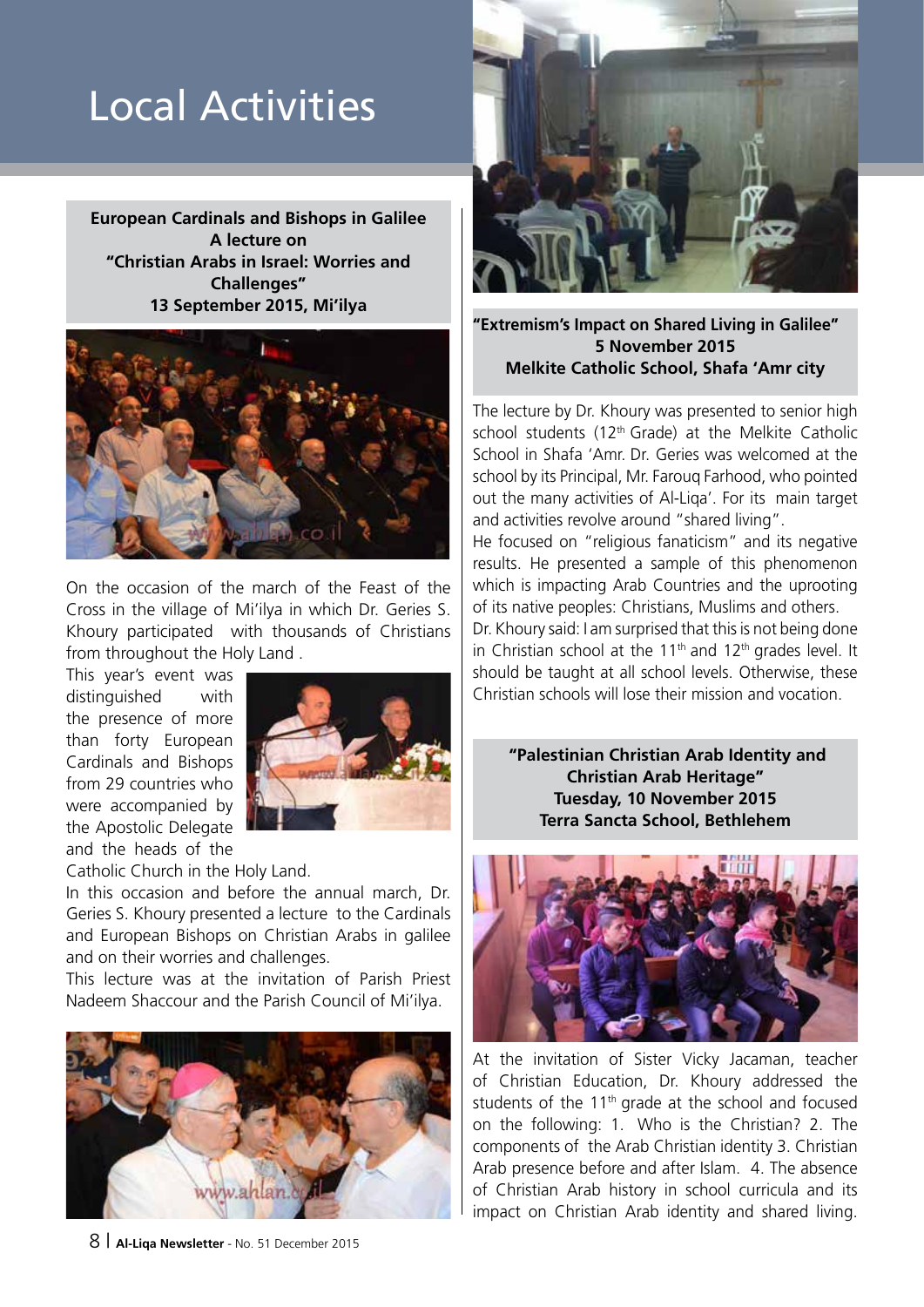

5.The role of Christians in public life, 6. The relations of Christian Arabs with fellow Muslims. 7. The emigration of Palestinian Christians and its impact on the local Church.

Following Dr. Geries' lecture a question and an answer session as well as discussions took place.

At the conclusion of lecture Sister Vicky Jacaman thanked Dr. Geries for his presence. School principal, Franciscan Fr. Marwan Di'des, likewise, thanked Dr. Khoury and wished that cooperation between the school and Al-Liqa' will continue.

#### **Palestinian Christians' Visit to their Fellow Muslims in the Blessed Al-Aqsa Mosque Thursday, 12 November 2015 Al-Aqsa - Jerusalem**

Al-Liqa' Center for Religious and Heritage Studies in the Holy Land and Sabeel Ecumenical Liberation Theology Center organized a meeting with H. E. Sheikh 'Azzam Al-Khateeb, the General Director of the Jerusalem Awqaf and the affairs of the Blessed Al-Aqsa Mosque Sanctuary. Great numbers of Bishops and priests as well as secular persons accompanied the two Centers to express their unequivocal support of fellow Muslims in their defense of Al-Aqsa in these difficult circumstances.

Palestinian Christians included H. E. Bishop William Shomali, H. E. Bishop 'Atalla Hanna, H. E. Bishop Butros Malki and a number of other Christian clergy including Fr. Ibrahim Faltas, Archimandrite Malathius Basal, Fr. Sham'on Jan, Fr. 'Issa Musleh, Fr. 'Abdallah Julio Brunella, Fr. Suheil Fakhoury, Fr. Firas Hijazin, and





Fr. Michael Shawqi. The delegation included as well as Rev. Dr. Na'im 'Ateeq, Director of Sabeel Center and Dr. Geries S. Khoury, Director of Al-Liqa' Center, Mrs. Sawsan Bitar, Mr. Lawrence Sammour and Mr. Omar Harami.

The Palestinian Christian delegation was received and welcomed by H. E. Sheikh Muhammad Hussein, Mufti of Jerusalem and Palestine, H. E. Sheikh 'Azzam Al-Khateeb, H. E. Mr. 'Adnan Al-Husseini, the Governor of Jerusalem and officers and employee in the Noble Al-Aqsa area.

Rev. Dr. Na'im 'Ateeq delivered in the name of Sabeel and Al-Liqa' statement that was prepared by the two centers in which he thanked Muslim religious personalities and the Governor for their great welcome.

H. E. Sheikh Muhammad Hussein responded by thanking the two Centers for their initiative step which stressed that all of us are children of Palestine who believe in shared living.

H. E. Governor of Jerusalem, Mr. 'Adnan Al-Husseini welcomed the delegation and thanked this exceptional initiative by the two Centers.

H. E. Bishop Atallah Hanna and H. E. Bishop William Shomali stressed national unity and shared living in their talks and thanked the two Centers' initiative.

The last speaker was H. E. Sheikh 'Azzam Al-Khateeb who thanked the delegation in its unequivocal support of their fellow Muslims in their darkest hours and in light of the many challenges that face the Palestinian Arab people.

Following the delegation's visit, the mass media interviewed members and covered this event.



**Al-Liqa Newsletter** - No. 51 December 2015 | 9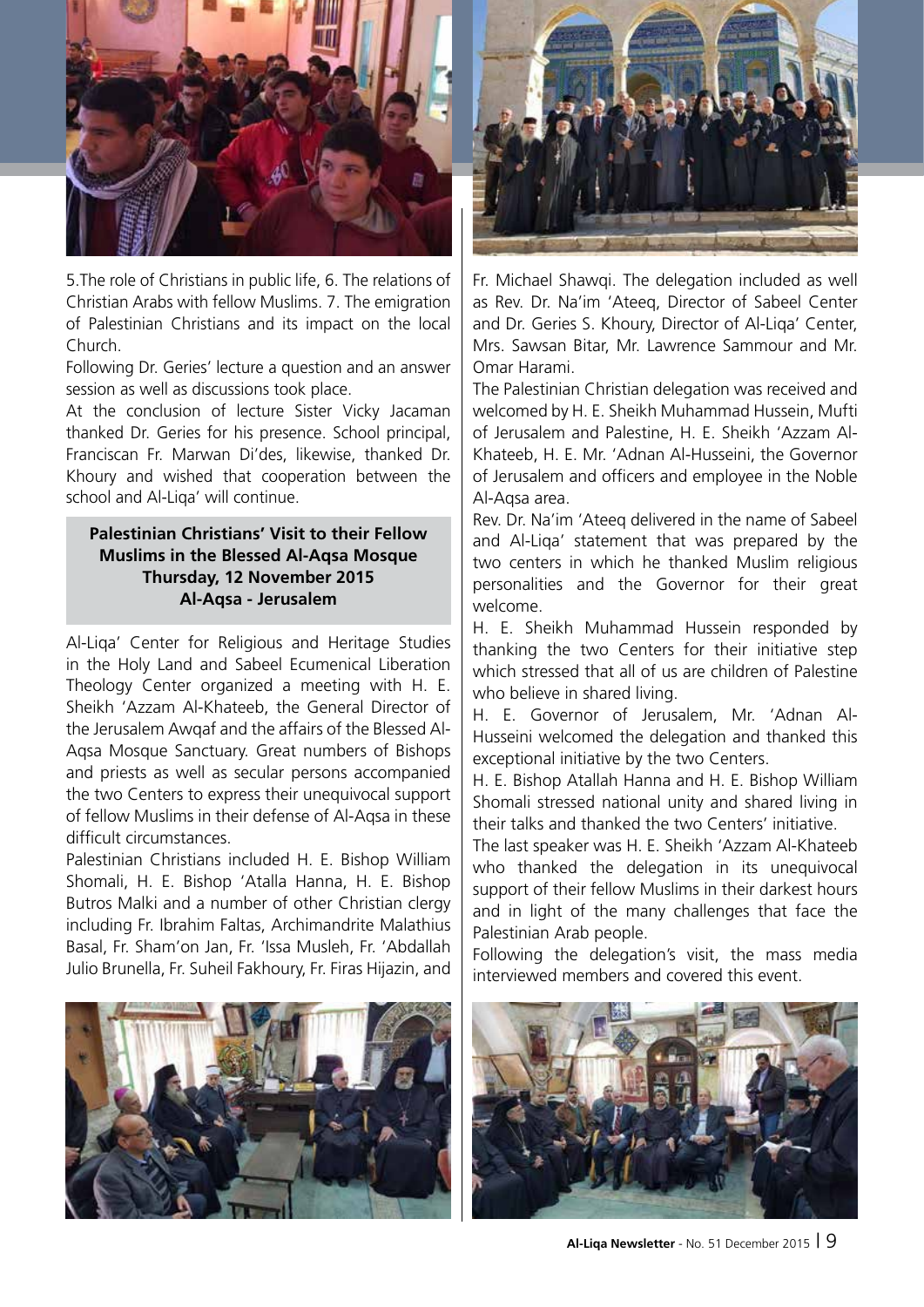# Al-Liqa' Center's Visitors

#### **28 July 2015**



An Italian group led by Fr. Gianantonio visited Al-Liqa' and met with Dr. Geries S. Khoury who briefed them on the Center's activities and publications as well as the Christian Muslim dialogue in light of negative events taking place in the Arab East including the violations of human rights and the sanctity of holy places. The meeting was concluded with a detailed question and answer session as well as discussions.



**14 August 2015**



An Italian group visited al-Liqa Center to know more about its history, programs, activities and its publications and the main goals of such initiatives. Dr. Geries S. Khoury met the youth group and welcomed them in the Holy Land and at Al-Liqa Center. According to the group's demand he told them about the Christian Muslim common daily life which he described as excellent. All enjoy religious freedom and Christians are participating fully in public life.



**8 October 2015**



A Danish group led by Prof. Peter Lodberg, Chairman of the Program Theology for Laity, Aarhus University, Denmark visited al-Liga Center on the 8<sup>th</sup> of October 2015 and were received by Dr. Geries S. Khoury who welcomed them and expressed his appreciation for their visit and interest in Al-Liqa's programs and activities. Then he talked about the goals and mission of al-Liqa Center also about the Arab Christians in Palestine and in all Arab countries and the present challenges which are facing them.

Dr. Khoury told al-Liqa guests that the challenges which are facing the Church in the Arab world are the same challenges which the Western communities will face it soon or later. The main challenge facing all of us is extremism. This is not only on Islamic one, but we have also Christian and Jewish extremism, here and around the world. At the end of his speech many questions were raised and he tried to answer them briefly.

#### **14 November 2015**

An Italian pilgrimage group organized by the "UFFICIO PELLEGRINAGGI – DIOCESI DI VICENZA" visited al-liqa Center. Their request was to learn more about Christian – Muslim relations in the Holy Land and in the region, and about their daily life under Israeli occupation on the one side and the continious mannace of extremist religious groups on the other.

10 | **Al-Liqa Newsletter** - No. 51 December 2015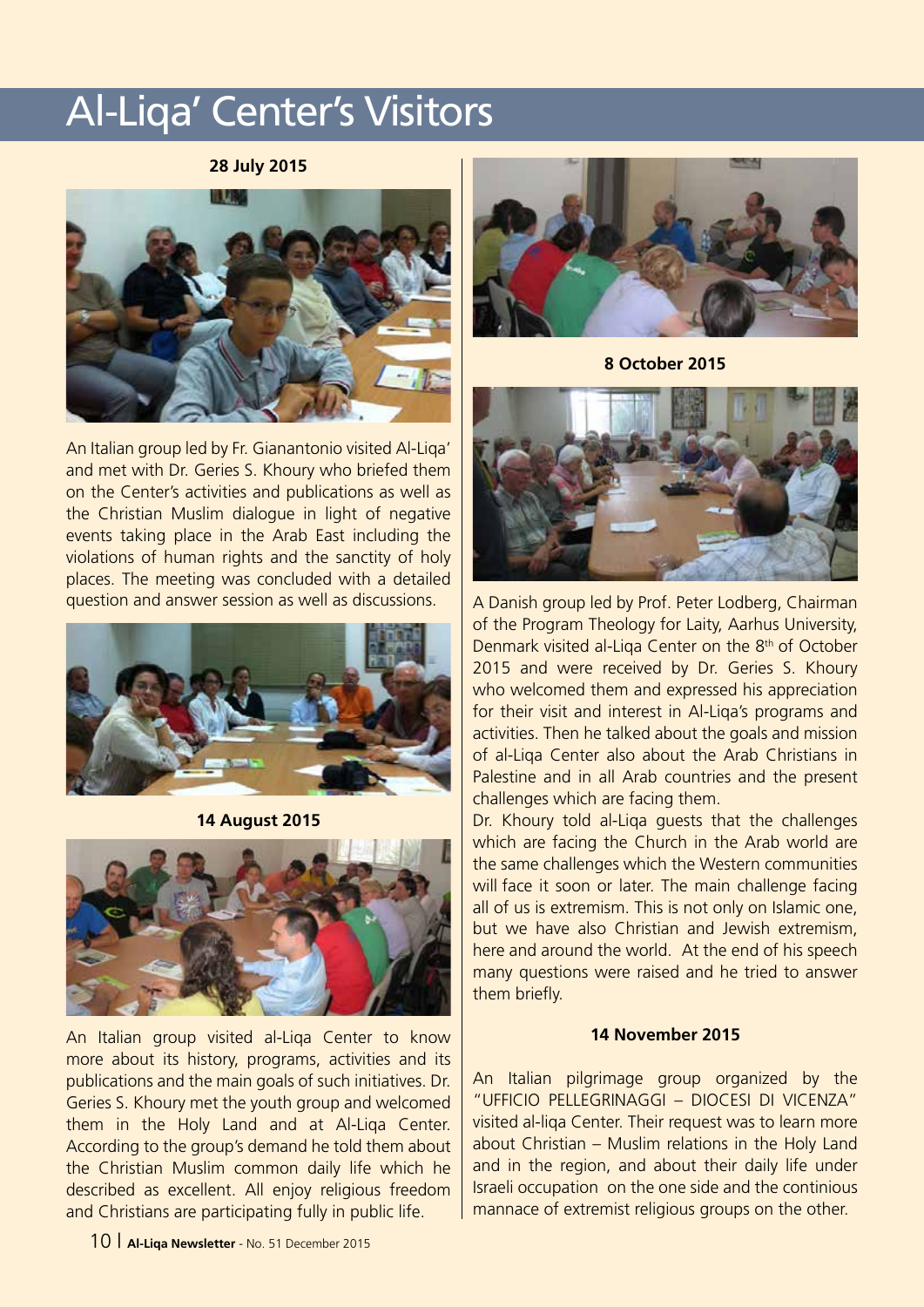

Dr. Geries S. Khoury met them and spoke about Al-Liqa experience, programs and activities and about the daily difficult life under occupation. At the end, it was a question and answer session.

#### **Msgr. Dr. Heinz Detlef Stäps, Head of "International Church Affairs" Department of the Diözese Rottenburg-Stuttgart, Germany visit 16 November 2015**

Msgr. Dr. Heinz Detlef Stäps, Head of the Department of "International Church Affairs" of the Diözese Rottenburg-Stuttgart and Mrs. Flavia Rizzi, who is responsible of the Project Desk, visited al-Liqa Center on 16 Nov. 2015; they were welcomed by Dr. Geries S. Khoury, Director of Al-Liqa Center and by Mr. Musa Darwish and Dr. Adnan Musallam, members of the Board of Trustees.

After an interested and useful talk about the situation in the Holy Land and in the region, Dr. Khoury presented the guests the works of Al-Liqa and its future programs and plans.

Al-Liqa Center is considered partner of the Diözese Rottenburg-Stuttgart and they have been assisting al-Liqa financially as well as encouraging its programs and activities for many years.

Later, Msgr. Dr. Heinz, Mrs Flavia, Mr. Musa Darwish and Dr. Geries had lunch together; and continued their discussion over their meal.

The visit was impressive and we wish our friends and their benefactors all the best; all of them will be remembered in our prayers.



## Most Recent Publications

**Al-Liqa' Journal (in English), volume 45, December 2015** This volume contains articles on the Egyptian position on the Palestinian Intifada, The Demography and the Geopolitical Conflict in the City of Jerusalem, The Libraries of Jerusalem, and research on Riwaya museum, opinions and reports.

#### **Al-LIOA JOURNAL**



#### **Al-Liqa' quarterly review (in Arabic), Volume 2+3, year 2015**

This volume contains the most of the proceedings of the 26<sup>th</sup> Conference on The Arab Christian and Muslim Heritage in the Holy Land which was held on 25-27 September 2014 on "The Arab Heritage in Jerusalem". In addition it includes a file on the honoring of Bishop Butros al-Mu'allem by al-Liqa as well as documents and a book review.



#### **Al-Liqa' quarterly review (in Arabic), Volume 4, year 2015**

This volume contains the proceedings of the 22<sup>nd</sup> Conference on Palestinian Contextual Theology (PCT) which took place on 12 – 14 December 2014 titled "Is Christianity about to vanish in the Arab East?". It includes as well a file on Mercy in the three monotheistic religions, reports and a book review.